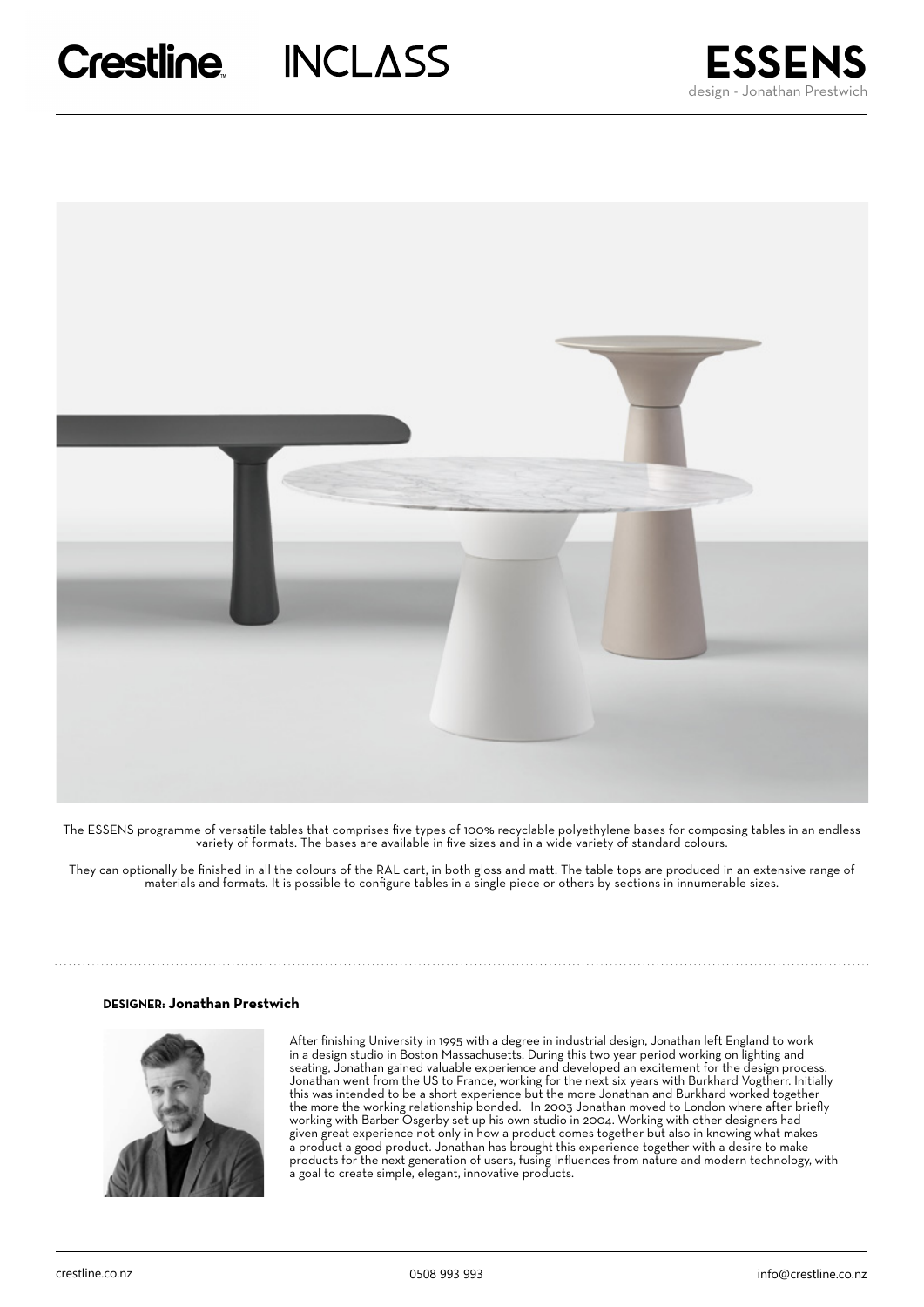# **Crestline INCLASS**



# **BASES**

They are produced in 100% recyclable polyethylene.

### **Standard finishes:**

Black, anthracite, white, sand, grey, All of them in matt.



### **Composed finishes:**

Rust brown, cement. All of them in matt.



Rust Cement brown

#### **Metallic finishes:**  Gold, silver, copper.





## **Optional finishes:**

The bases are painted with matt epoxy paint and optionally in glossy. Standard colors B00 black and W01 white are also available in gloss paint.



Optionally they can be painted in any color by applying a 15% increase on the price of matte paint.

# **COUNTERWEIGHT**

To avoid the economic and environmental cost of transporting basic materials (gravel or sand), the ESSENS bases are supplied without filling counterweight as standard.

The counterweight may be gravel or non-wet sand. These basic materials and can be easily acquired at any nearby store at destination. We do not recomend to fill the bases with liquid or wet products.

Optionally,at the request of the client, INCLASS can supply the bases filled with the counterweight (marble gravel) corresponding to each base size. The recommended counterweights for the differen bases are the following:

*Round base 380:* 25kg *Round base 380 height 108:* 25kg *Round base 500:* 50kg *Round base 650:* 75kg *Oval base:* 40kg (per base)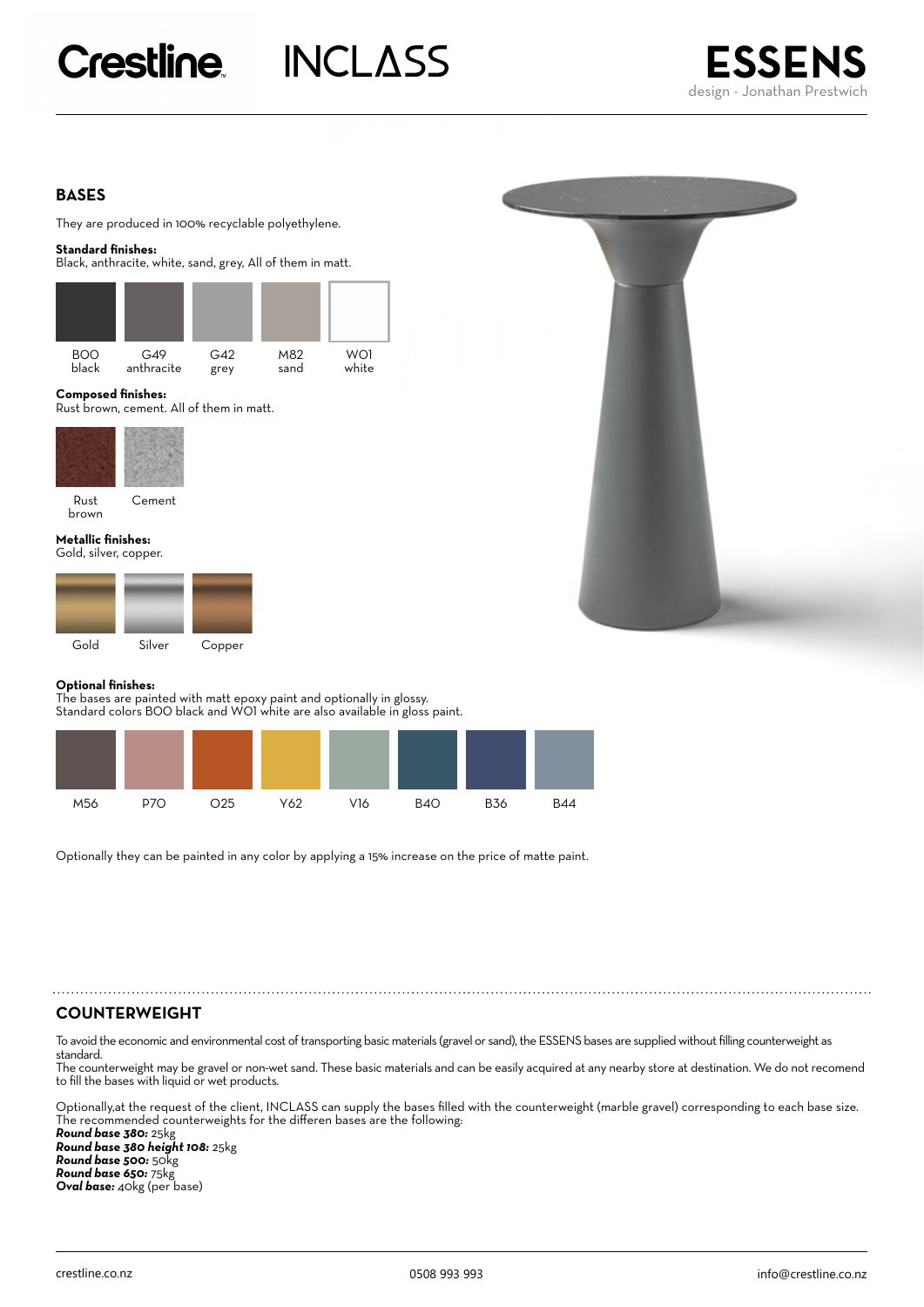# Crestline INCLASS



|                  | Height | Width | Depth | Weight (kg) | Recommended<br>counterweights (kg) | Maximum<br>table top              |  |
|------------------|--------|-------|-------|-------------|------------------------------------|-----------------------------------|--|
| <b>ESIOOIOBA</b> | 72     | 48    | 48    | 5,2         | 25                                 | MA<br><b>MAX</b><br>0100<br>90x90 |  |
| ESIOO4OBA        | 108,5  | 48    | 48    | 6,8         | 25                                 | <b>MAX</b><br>MA<br>Ø90<br>80x80  |  |
| <b>ESIOO2OBA</b> | 72     | 62,3  | 62,3  | 10,4        | <b>50</b>                          | MAX<br>MA<br>Ø140<br>120x120      |  |
| ESIOO5OBA        | 72     | 77    | $77$  | 13          | 75                                 | MAX<br>MA<br>0200<br>160x160      |  |
| ESIOO3OBA        | 72     | 40    | $70$  | 6,1         | <b>40</b>                          | Without limit                     |  |

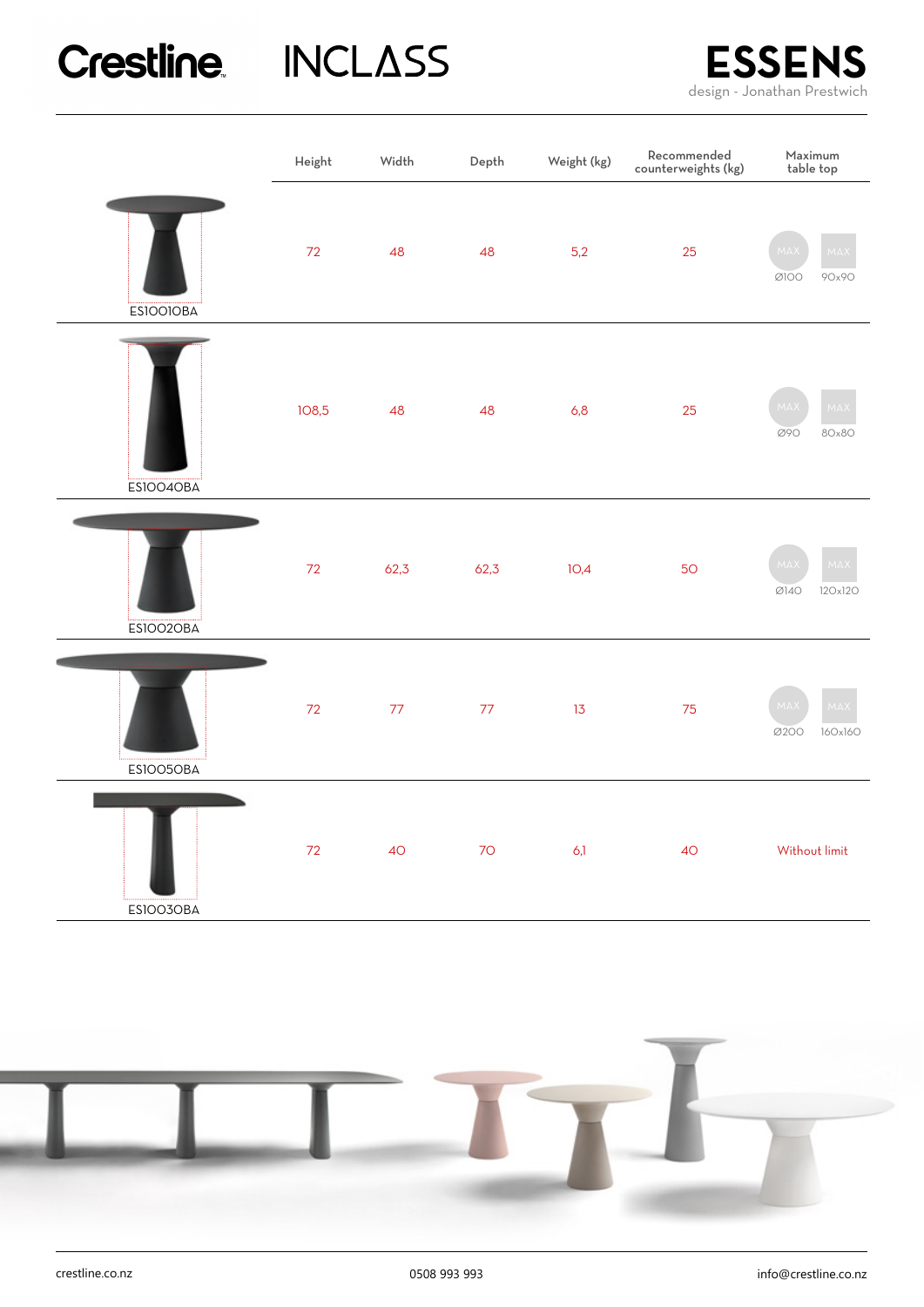# **TABLE TOPS MEASURES**

|                                                            |           | ${\sf Oak}$              | Lacquered<br>black/white | <b>HPL</b><br>bl/wh | <b>HPL</b><br>black FENIX | <b>HPL</b><br>with MDF | White marble<br>Carrara | Black marble<br>Marquina |
|------------------------------------------------------------|-----------|--------------------------|--------------------------|---------------------|---------------------------|------------------------|-------------------------|--------------------------|
|                                                            | 60cm      |                          | -                        | -                   |                           |                        |                         |                          |
|                                                            | 70cm      |                          |                          |                     |                           |                        |                         |                          |
|                                                            | 80cm      | -                        |                          | -                   |                           | —                      |                         |                          |
|                                                            | 90cm      | -                        |                          | -                   |                           | ÷                      |                         |                          |
|                                                            | 100cm     |                          |                          |                     |                           |                        |                         |                          |
|                                                            | 120cm     | --                       |                          | -                   |                           |                        |                         |                          |
|                                                            | 140cm     |                          |                          |                     |                           |                        |                         |                          |
|                                                            | 160cm     |                          |                          |                     |                           |                        |                         |                          |
|                                                            | 180cm     | --                       |                          |                     |                           |                        |                         |                          |
|                                                            | 200cm     |                          |                          |                     |                           |                        |                         |                          |
|                                                            | 60x60cm   |                          |                          |                     |                           |                        |                         |                          |
|                                                            | 70x70cm   |                          |                          |                     |                           |                        |                         |                          |
|                                                            | 80x80cm   | –                        |                          |                     |                           | -                      |                         |                          |
|                                                            | 90x90cm   |                          |                          |                     |                           |                        |                         |                          |
|                                                            | 100x100cm |                          |                          |                     |                           |                        |                         |                          |
|                                                            | 120x120cm |                          |                          |                     |                           |                        |                         |                          |
|                                                            | 140x140cm |                          |                          |                     |                           |                        |                         |                          |
|                                                            | 160x160cm | $\overline{\phantom{0}}$ | -                        |                     |                           |                        |                         |                          |
| $\begin{array}{c} \square \end{array}$<br>$\Box$           | 200x100cm |                          | -                        |                     |                           |                        |                         |                          |
|                                                            | 220x120cm |                          |                          |                     |                           |                        |                         |                          |
|                                                            | 240x120cm |                          |                          |                     |                           |                        |                         |                          |
|                                                            | 260x120cm |                          |                          |                     |                           |                        |                         |                          |
|                                                            | 280x140cm |                          |                          |                     |                           |                        |                         |                          |
|                                                            | 300x140cm |                          |                          |                     |                           |                        |                         |                          |
| 0                                                          | 400x140cm |                          |                          |                     |                           |                        |                         |                          |
|                                                            | 500x140cm |                          |                          |                     |                           |                        |                         |                          |
|                                                            | 600x140cm |                          |                          |                     |                           |                        |                         |                          |
| $\mathbf{0}$<br>$\begin{array}{c} \n\end{array}$<br>0<br>0 | 700x140cm |                          |                          |                     |                           |                        |                         |                          |
|                                                            | 800x140cm |                          |                          |                     |                           |                        |                         |                          |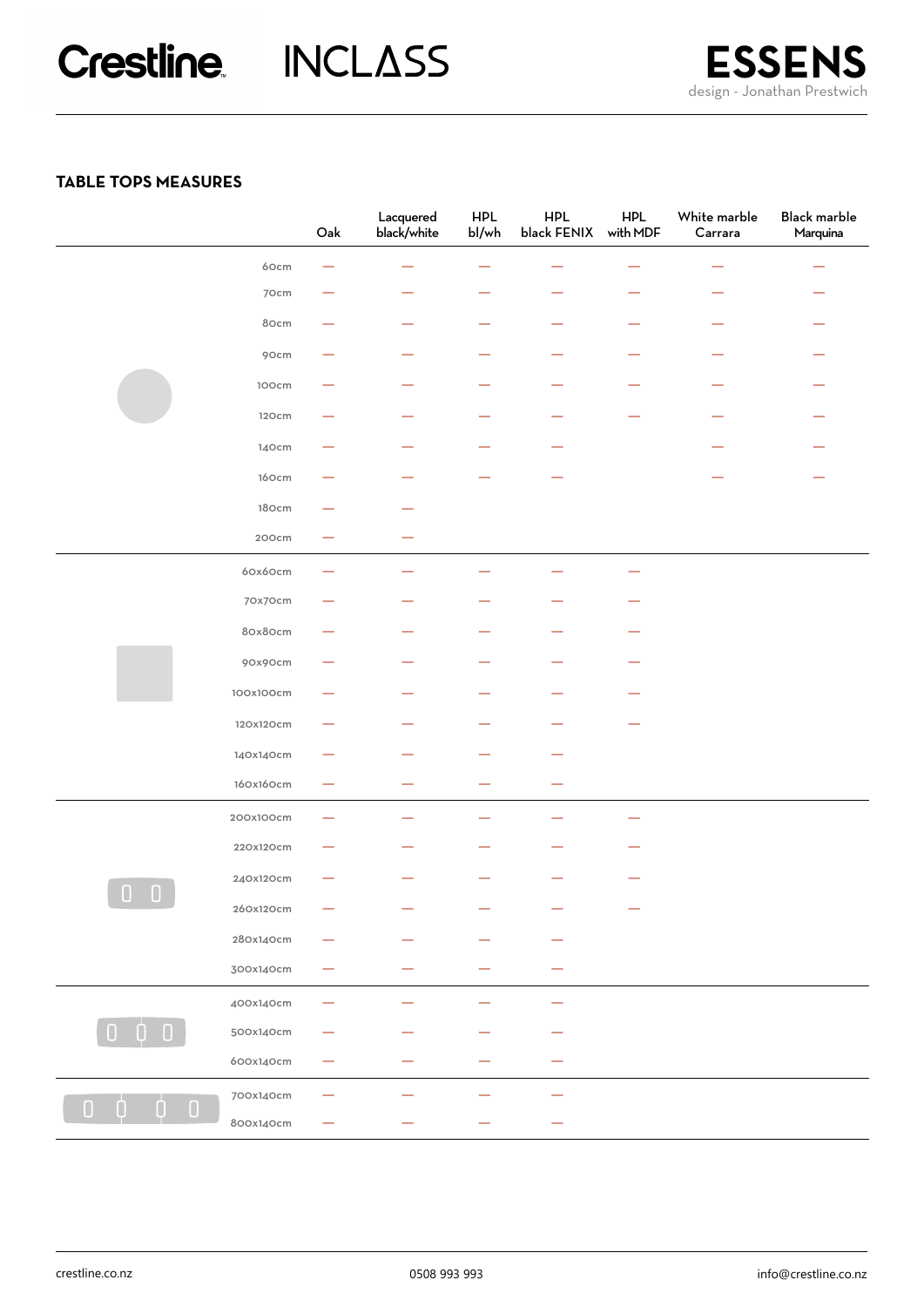**INCLASS** 



# **TABLE TOPS FINISHES**

#### **Table tops in lacquered MDF:**

They are produced as a 22mm MDF board, coated with eco-friendly lacquers in a triple-coat process. All edges are bevelled. They are suitable for indoor use.





#### **Table tops in oak veneer:**

They are produced as a 22mm MDF board veneered in natural oak. All edges are bevelled. They are suitable for indoor use.



#### **HPL with laminated MDF:**

Laminated HPL panel, 100 in the top and bottom part. Interior of 22mm MDF. All edges are bevelled and finished with eco-friendly lacquers. HPL tops can have variations of ±1,5cm.







#### **Table tops in standard HPL:**

They are produced as a 12mm solid HPL board. They are suitable for indoor and outdoor use. HPL tops can have variations of ±1,5cm.

 $12\text{mm} \frac{\sqrt{11111111}}{12\text{mm}}$  edge White Black

#### **Table tops in FENIX NTM HPL:**

They are produced as a 12mm solid FENIX NTM HPL board. The tops made from FENIX NTM, have a surface with low light reflectance. They are extremely opaque, are pleasantly silky to the touch, are fingerprint-resistant and, thanks to the nanoparticle technology with which they are produced, any micro-scratches are thermally self-healing.

 $12$ mm  $\overline{I}$   $\overline{N}$  $\overline{N}$  $\overline{N}$  $\overline{N}$  $\overline{N}$ edge

#### **Table tops in marble:**

Produced to order from 20mm polished natural marble in the varieties BLACK MARQUINA and WHITE CARRARA. Other varieties of marble can also be quoted for projects.

IMPORTANT: Nos plateaux en marbre sont fournis en standard avec un traitement d'étanchéité, mais le marbre est un matériel poreux. Même après avoir été scellé, des renversements de certaines substances peuvent laisser des tâches sur la surface du marbre. Pour que le marbre conserve son aspect extraordinaire, des précautions, des soins et un entretien sont nécessaires

$$
20mm\underline{\textcolor{red}{\textbf{[1]}}\textcolor{blue}{\textbf{[1]}}\textcolor{blue}{\textbf{[2]}}}
$$





Black



Marquina Carrara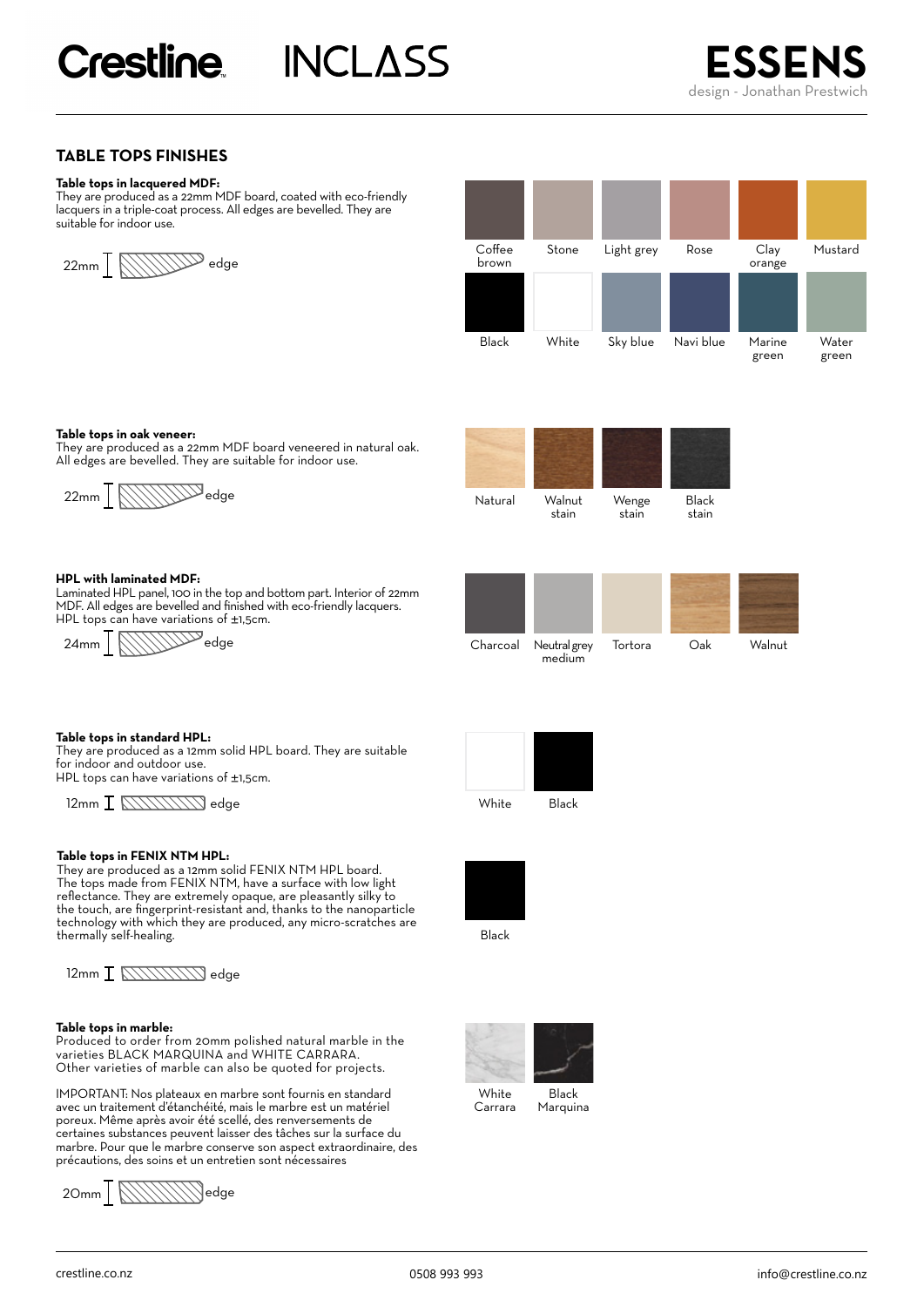# POWER DISTRIBUTION ACCESSORIES





1. Wireless charger

2. Double USB charger

3. Connecting tower unit with 4 Schuko plugs. The unit is recessed neatly in the surface of the furniture when not in use. Simply touch to raise out of the work surface.

4. Grommet cover matt chrome

5. Schuko socket + USB charger

6. Built-in connection box with turning mechanism 180º. The box rotates to expose or conceal the outlets at a touch of a button. Especially suited for both sided access. Available in silver colour. 2 Schuko plugs + 2 USB charging plugs.

For other types of connections or configurations please contact our customer department.